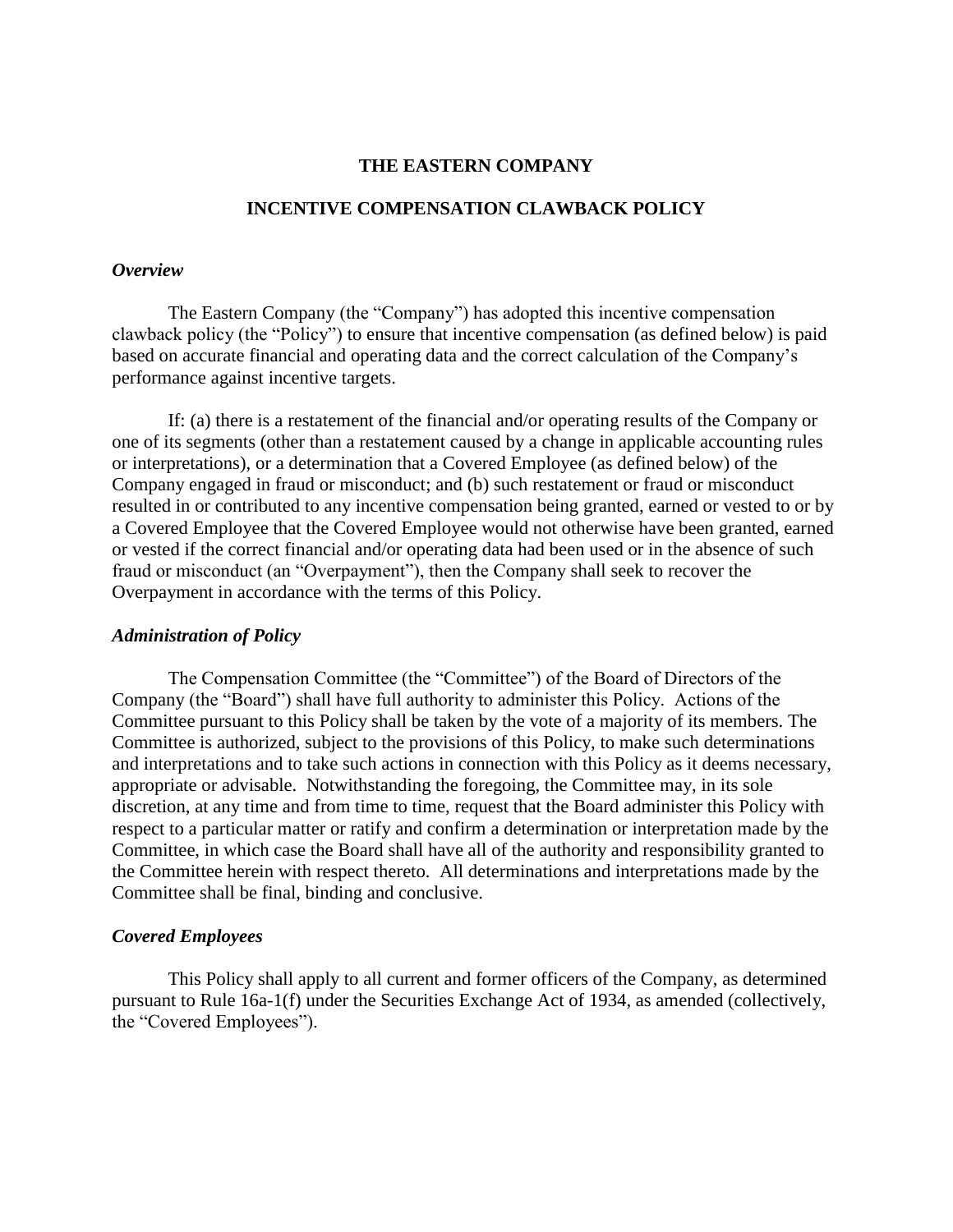#### *Incentive Compensation*

For purposes of this Policy, "incentive compensation" shall mean any performance bonus or incentive award (including, without limitation, annual incentive bonuses (in cash or otherwise) and stock options, stock appreciation rights, restricted stock, restricted stock units, performance shares or other security-based or equity-based awards) that are granted, earned or vested under any Company plan, arrangement or agreement based wholly or in part upon the attainment of a financial reporting measure.

# *Recovery of Overpayment*

The Committee shall seek to recover and enforce the repayment of an Overpayment to a Covered Employee through a written demand for repayment from, and (if necessary) an action for recovery against, the Covered Employee (a "Recovery").

Notwithstanding the foregoing, the Company shall not be obligated to pursue a Recovery if the Committee determines that it would be impracticable to do so. Recovery would be impracticable only if the direct expense paid to a third party to assist in the Recovery would exceed the amount to be recovered, or if the Recovery would constitute a violation of law.

# *Time Period for Determination of Overpayment*

If the Company is required to restate its previously-issued financial statements to correct a material error, the Committee shall seek the Recovery of an Overpayment that a Covered Employee received during the three completed fiscal years of the Company immediately preceding the date that the Company is required to make such restatement. If the Committee determines that any Covered Employee engaged in fraud or misconduct, the Committee shall seek a Recovery of all Overpayments that the Covered Employee received due to the act of fraud or misconduct.

# *Determination Final*

Any determination by the Committee with respect to this Policy shall be final, conclusive and binding on all interested parties.

# *Applicability*

This Policy applies to all incentive compensation granted, earned or vested after January 1, 2016 (the "Effective Date"), except to the extent prohibited by applicable law or any other legal obligation of the Company. Application of the Policy does not preclude the Company from taking any other action to enforce a Covered Employee's obligations to the Company, including, without limitation, termination of employment or institution of civil or criminal proceedings.